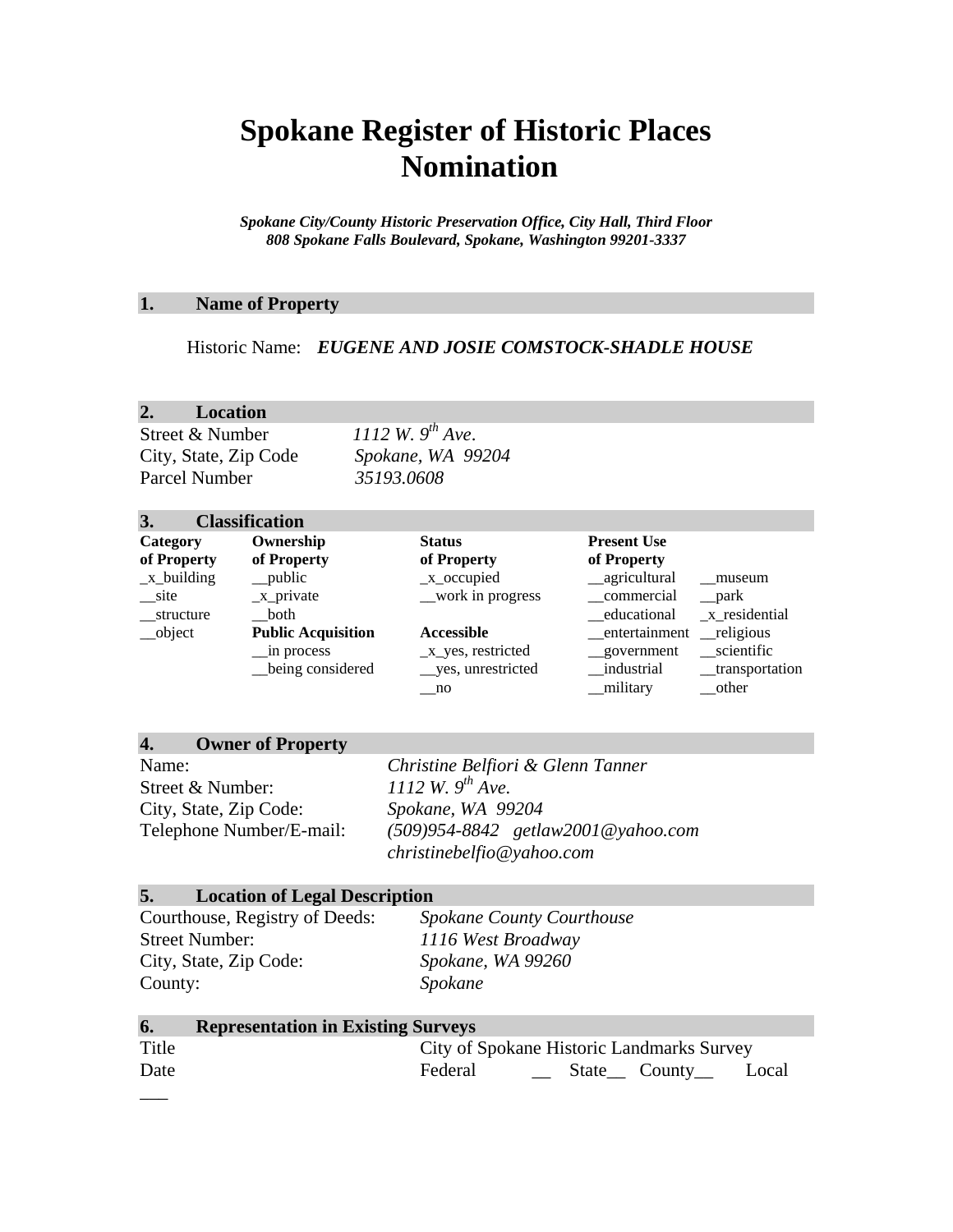Depository for Survey Records Spokane Historic Preservation Office

| 7.<br><b>Description</b>                                                    |                                                     |                                                         |
|-----------------------------------------------------------------------------|-----------------------------------------------------|---------------------------------------------------------|
| <b>Architectural Classification</b><br>(enter categories from instructions) | <b>Condition</b><br>$_x$ excellent<br>_good<br>fair | <b>Check One</b><br>unaltered<br>x altered              |
|                                                                             | deteriorated<br>ruins<br>__unexposed                | <b>Check One</b><br>$_x$ -original site<br>moved & date |

**Narrative Description of present and original appearance is found on one or more continuation sheets.** 

#### **8. Spokane Register Criteria and Statement of Significance**

**Applicable Spokane Register of Historic Places Criteria--mark "x" in one or more boxes for the criteria qualifying the property for Spokane Register listing:**

- \_\_\_A Property is associated with events that have made a significant contribution to the broad patterns of Spokane history.
- $\underline{x}$  B Property is associated with the lives of persons significant in our past.
- $\mathbf{x}$  C Property embodies the distinctive characteristics of a type, period, or method of construction, or represents the work of a master, or possesses high artistic values, or represents a significant and distinguishable entity whose components lack individual distinction.
- \_\_\_D Property has yielded, or is likely to yield, information important in prehistory history.

Narrative statement of significance is found on one or more continuation sheets.

#### **9. Major Bibliographical References**

Bibliography is found on one or more continuation sheets.

# **10. Geographical Data**

| <b>Acreage of Property</b>         | Less than one acre.                                   |
|------------------------------------|-------------------------------------------------------|
| <b>Verbal Boundary Description</b> | The west 17 feet of lot 8, and all of lot 9, Block    |
|                                    | 69, second addition to railroad addition, as per plat |
|                                    | recorded in volume "A" of Plats, Pages 8 and 9        |
| Verbal Boundary Justification      | Tax Parcel # 35193.0608                               |
|                                    |                                                       |

# **11. Form Prepared By**

| Name and Title:           | Christine Belfiori                      |
|---------------------------|-----------------------------------------|
| Organization:             |                                         |
| Telephone Number/E-mail:  | 509-954-8842, christinebelfio@yahoo.com |
| <b>Street and Number:</b> | 1112 W. $9^{th}$ Avenue                 |
| City, State, Zip Code:    | Spokane, WA 99204                       |
| Date                      | 9/6/2005                                |

| 12.  | <b>Additional Documentation</b> |
|------|---------------------------------|
| Map: | Spokane City County Plat Maps   |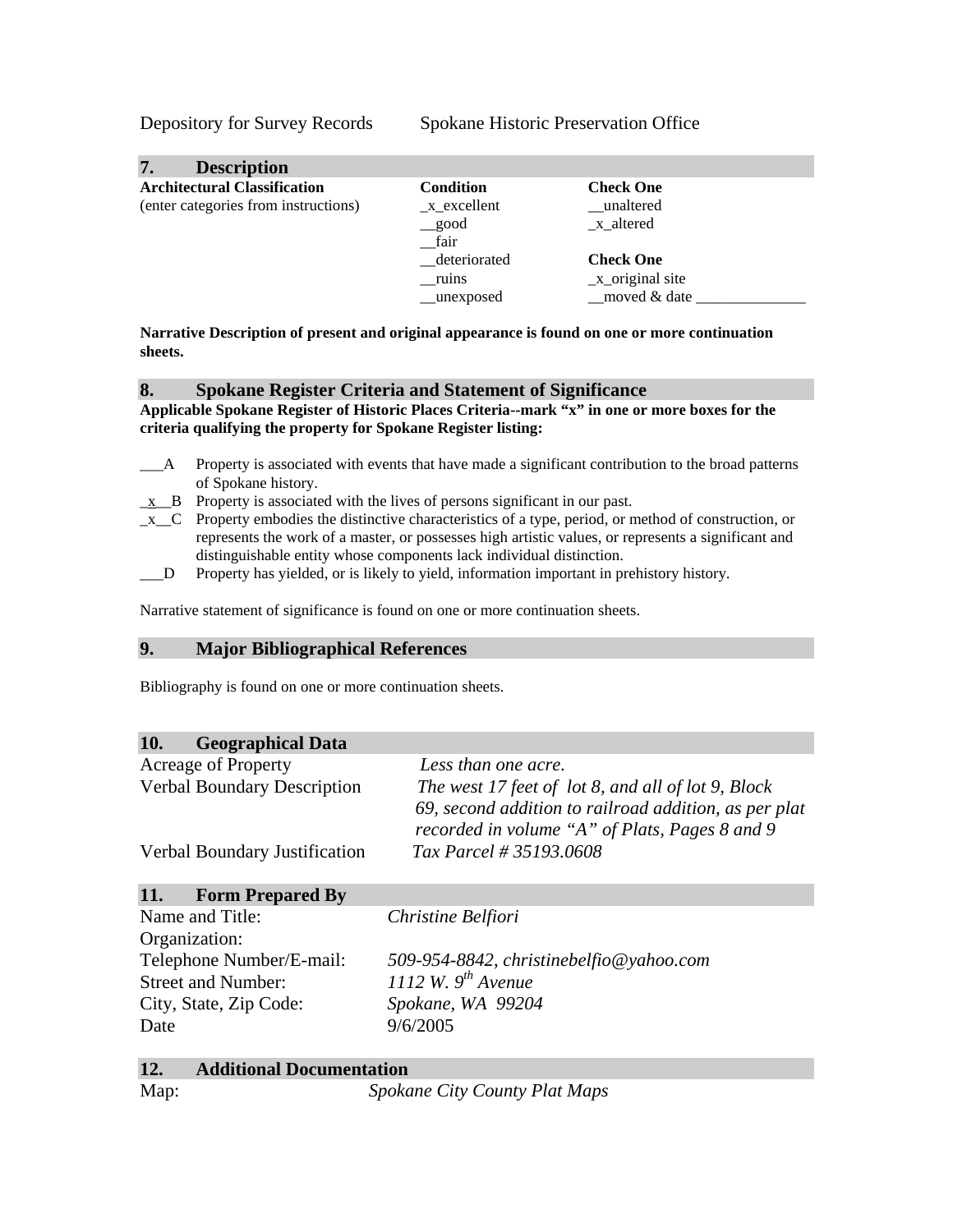### **13. Signature of Owner(s)**

# **14. For Official Use Only:** Date Received:\_\_\_\_\_\_\_\_\_\_\_\_\_\_\_\_\_\_\_\_\_\_\_ Attest:\_\_\_\_\_\_\_\_\_\_\_\_\_\_\_\_\_\_\_\_\_\_\_\_\_\_\_\_\_\_ Date Heard: \_\_\_\_\_\_\_\_\_\_\_\_\_\_\_\_\_\_\_\_\_\_\_\_\_ City Clerk Commission Decision: \_\_\_\_\_\_\_\_\_\_\_\_\_\_\_\_ Approved as to Form: Council/Board Action: \_\_\_\_\_\_\_\_\_\_\_\_\_\_\_\_ Assistant City Attorney Date: \_\_\_\_\_\_\_\_\_\_\_\_\_\_\_\_\_\_\_\_\_\_\_\_\_\_\_\_\_\_

\_\_\_\_\_\_\_\_\_\_\_\_\_\_\_\_\_\_\_\_\_\_\_\_\_\_\_\_\_\_\_\_\_\_\_\_\_\_\_\_\_\_\_\_\_\_\_\_\_\_\_\_\_\_\_\_\_\_\_\_\_\_\_\_\_\_\_\_\_\_\_\_

\_\_\_\_\_\_\_\_\_\_\_\_\_\_\_\_\_\_\_\_\_\_\_\_\_\_\_\_\_\_\_\_\_\_\_\_\_\_\_\_\_\_\_\_\_\_\_\_\_\_\_\_\_\_\_\_\_\_\_\_\_\_\_\_\_\_\_\_\_\_\_\_

**We hereby certify that this property has been listed in the Spokane Register of Historic Places.**

\_\_\_\_\_\_\_\_\_\_\_\_\_\_\_\_\_\_\_\_\_\_\_\_\_\_\_\_\_\_\_\_\_\_\_\_\_\_\_\_\_\_\_\_\_\_\_\_\_\_\_\_\_\_\_\_\_\_\_\_\_\_\_\_\_\_\_\_\_\_\_\_

\_\_\_\_\_\_\_\_\_\_\_\_\_\_\_\_\_\_\_\_\_\_\_\_\_\_\_\_\_\_\_\_\_\_\_\_\_\_\_\_\_\_\_\_\_\_\_\_\_\_\_\_\_\_\_\_\_\_\_\_\_\_\_\_\_\_\_\_\_\_\_\_

\_\_\_\_\_\_\_\_\_\_\_\_\_\_\_\_\_\_\_\_\_\_\_\_\_\_\_\_\_\_\_\_\_\_\_\_\_\_\_\_\_\_\_\_\_\_\_\_\_\_\_\_\_\_\_\_\_\_\_\_\_\_\_\_\_\_\_\_\_\_\_\_

\_\_\_\_\_\_\_\_\_\_\_\_\_\_\_\_\_\_\_\_\_\_\_\_\_\_\_\_\_\_\_\_\_\_\_\_\_\_\_\_\_\_\_\_\_\_\_\_\_\_\_\_\_\_\_\_\_\_\_\_\_\_\_\_\_\_\_\_\_\_\_\_

**CITY ADMINISTRATOR, City of Spokane or**

**CHAIR, Spokane County Commissioners**

**CHAIR, Spokane City/County Historic Landmarks Commission**

| <b>OFFICER, City/County Historic Preservation Officer</b> |
|-----------------------------------------------------------|
| City/County Historic Preservation Office                  |
| Third-Floor - City Hall, Spokane, WA 99201                |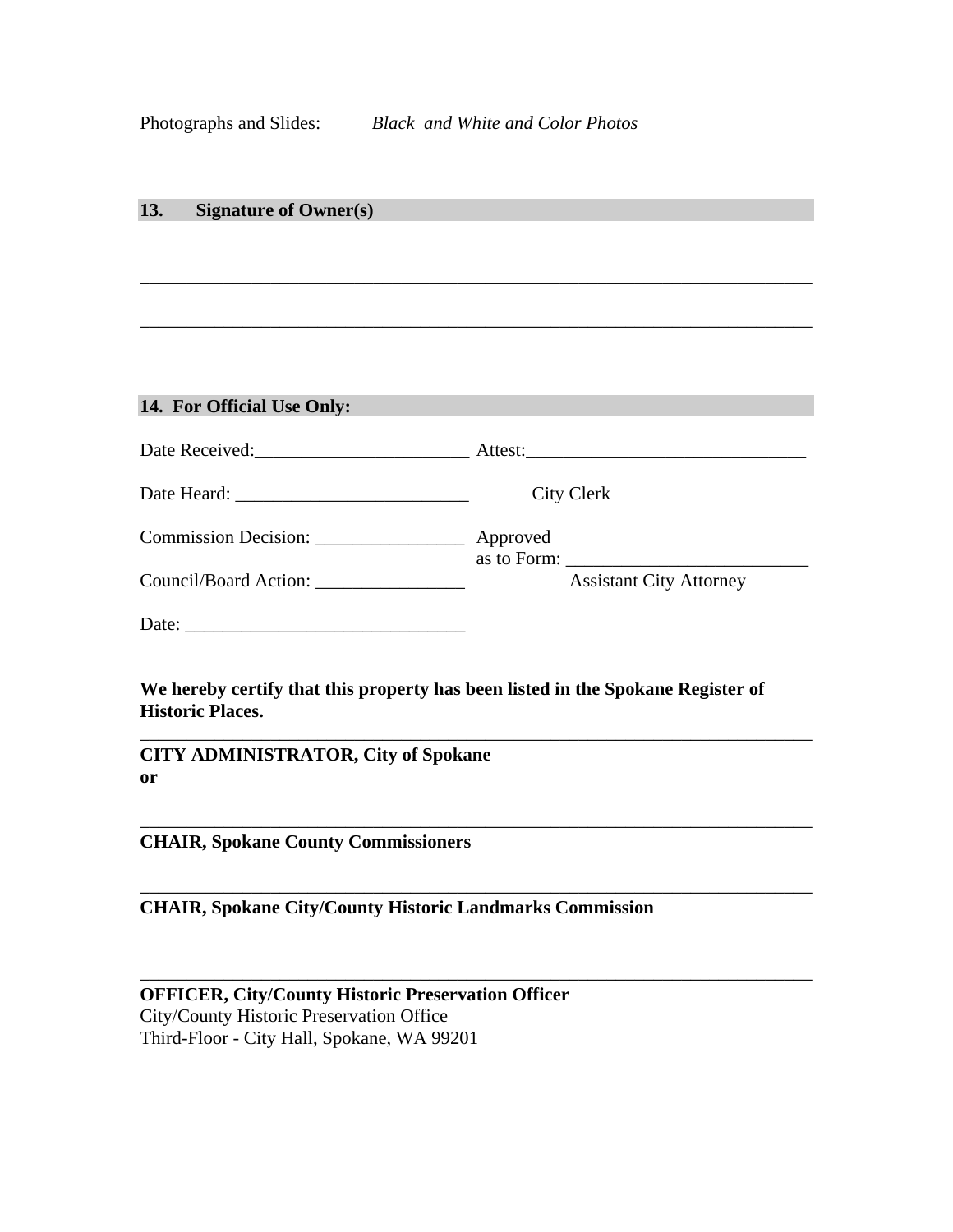#### **NARRATIVE DESCRIPTION**

Built between 1910–1911, this two and a half story Tudor Revival is one of four Tudor Revival style homes built for the Comstock family on the 1100 block of West  $9<sup>th</sup>$ Avenue on Spokane's South Hill. The house is located on the north side of  $9<sup>th</sup>$  Avenue at 1112. The house was designed by architect Willis A. Ritchie, and exhibits a classic Tudor Revival exterior with Craftsman/Mission inspired architectural features on the exterior and interior.

Facing the house, the primary façade is asymmetrical with two gabled dormers protruding from a gabled roof with a porch on the left side and a second story pavilion rising to a gabled dormer on the right. It appears from a picture on the front page of the Real Estate and Worker's Magazine of the Spokesman-Review Newspaper, Sunday February 26, 1911, that the house originally had a second story porch that was replaced on an unknown date with a smaller middle gabled dormer. The roofing material is a milled cedar shingle. The foundation is poured concrete covered above grade with a basalt veneer. Several basement windows penetrate the foundation's four sides. The first floor features primarily double hung windows. The windows are of wood construction and primarily of quatersawn oak. Aluminum storms have been added to the exterior of the house at a later date. The west side of the front of the house has two balanced square stained glass windows letting light into the formal dining room. There is an additional gabled dormer on the back side of the home on the west side and a newer gabled dormer on the east side of an unknown date. The building has stucco wall cladding with false half-timbering patterns over the entire exterior.

The formal front entry is through a wide oak door bordered by stained glass sidelights. The entrance has a tile entrance, probably of Batchelder origin, arranged in a mission pattern. To one side of the main hallway, is the formal dining room with a builtin glass and quartersawn oak mission style hutch. The ceiling is cross-bracketed in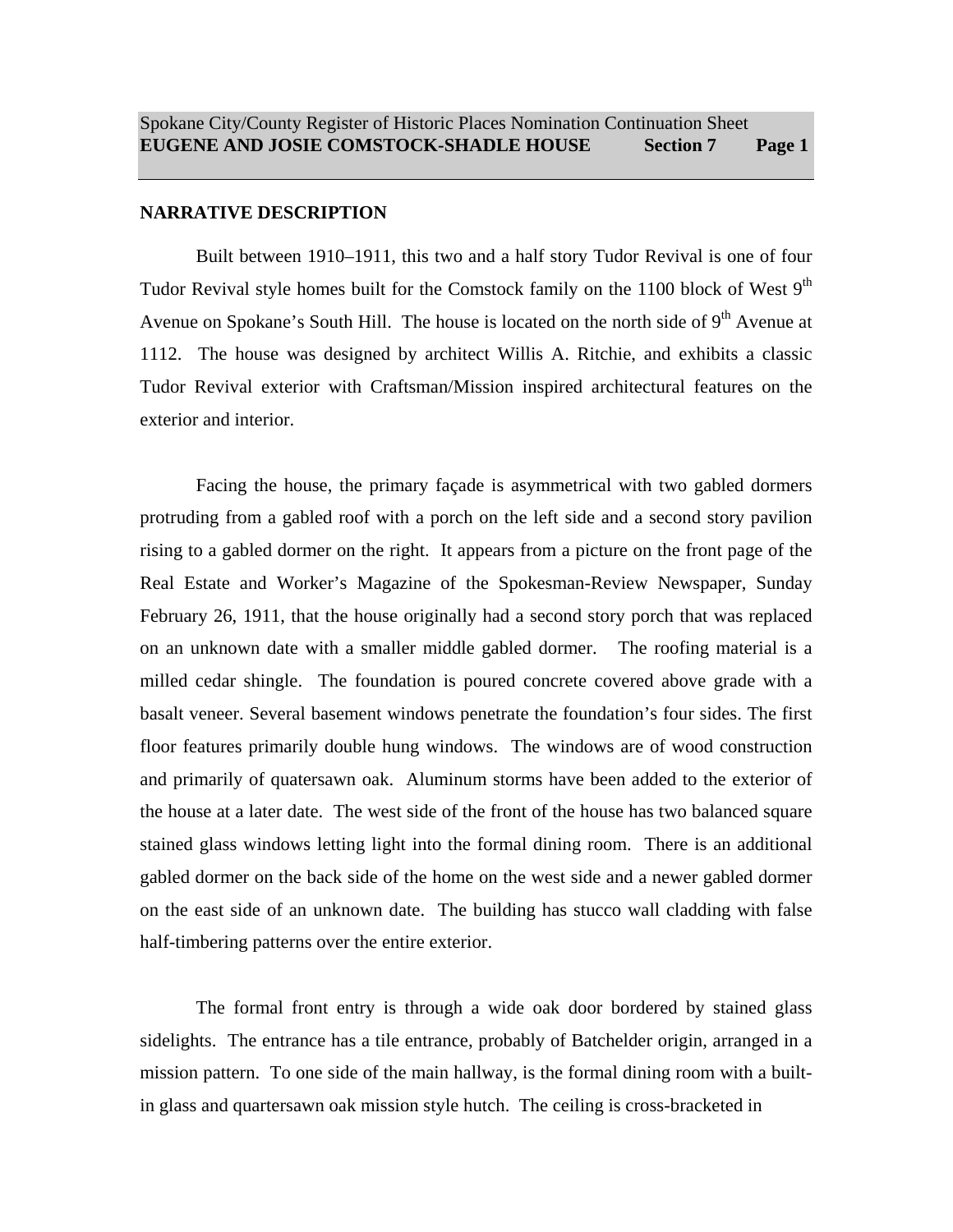tiger quartersawn oak with timber like beams. The other side of the main hallway is the living room with an original Batchelder fireplace with tile inlay surrounded by a large wood mantle. Timber-like beams also run the full expanse of the room. The wood throughout the living room appears to be Indonesian Mahogany. The formal entry features a mission style built-in bench and archway anchored by mission style boxes all constructed in quatersawn oak. Leading up from the main hall is an elaborate stairwell and staircase to the second floor, featuring a wainscot arch, again all in quartersawn oak. The formal dining room, living room, and library, at the end of the main hall, all have pocket doors in quartersawn oak. The library has built in bookcases in quartersawn oak and a set of three windows. The kitchen is connected to the formal dining room by a butler's pantry. Except for the kitchen, powder room, and laundry room all floors on the first floor are of quartersawn white oak. Two original electrical light fixtures, in transitional mission style, remain on the first floor in the entrance and middle of the main hallway.

The second floor consists of four bedrooms with two full baths plus an office. There is a staircase from the second floor up to an unfinished attic. The trim on the second floor architecturally matches the first floor but is primarily painted inside the rooms. The second floor features original walk in closets and numerous built-in. The basement of this structure is partially finished with a mother-in-law apartment and original laundry room sinks.

#### **SUBSEQUENT ALTERATIONS**

On January 5, 2005 the following work on the subject house was approved by the Spokane City/County Historic Preservation Office through the Administrative Approval Of Preliminary Design Review Application and was completed in the winter and spring of 2005 (please see attached form for more details): The kitchen in the northwest corner of the structure was remodeled to match the original part of the house and opened to the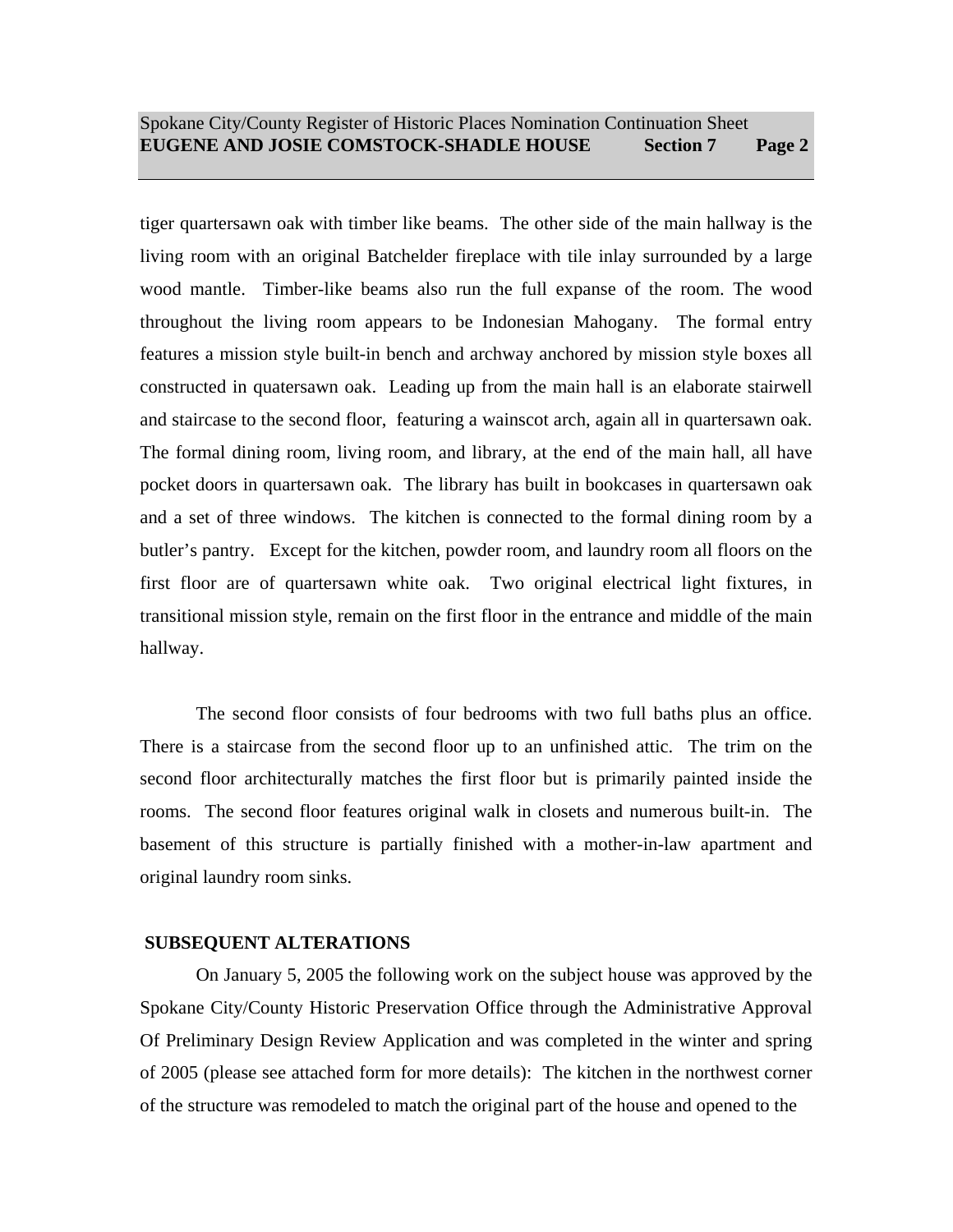library. The archway between the kitchen and library was trimmed in quartersawn oak in a mission pattern and dimensions to match the original woodwork. To the east of the library a laundry room was remodeled and a new entrance into the basement was configured. In the back of the house, the non-original basement entrance door was removed, and the non-original rear door and window were replaced with a three panel sliding glass door.

A deck was also added to the back of the house. The exterior stairs and walkway were covered by the deck and a new foundation stem wall was poured at the old basement door opening and was covered with old stone to match the original foundation. The side entrance was lowered and became the new exterior entrance to the basement. Two new skylights were installed, in the back of the house. Both are trimmed in quartersawn oak to match the original wood work. New windows in the kitchen were replaced to match the originals in appearance. No work was done that is visible from the front of the house.

There was a garage to the northeast corner of the structure built in 1925. A fire destroyed this garage, which was replaced at an unknown but recent date.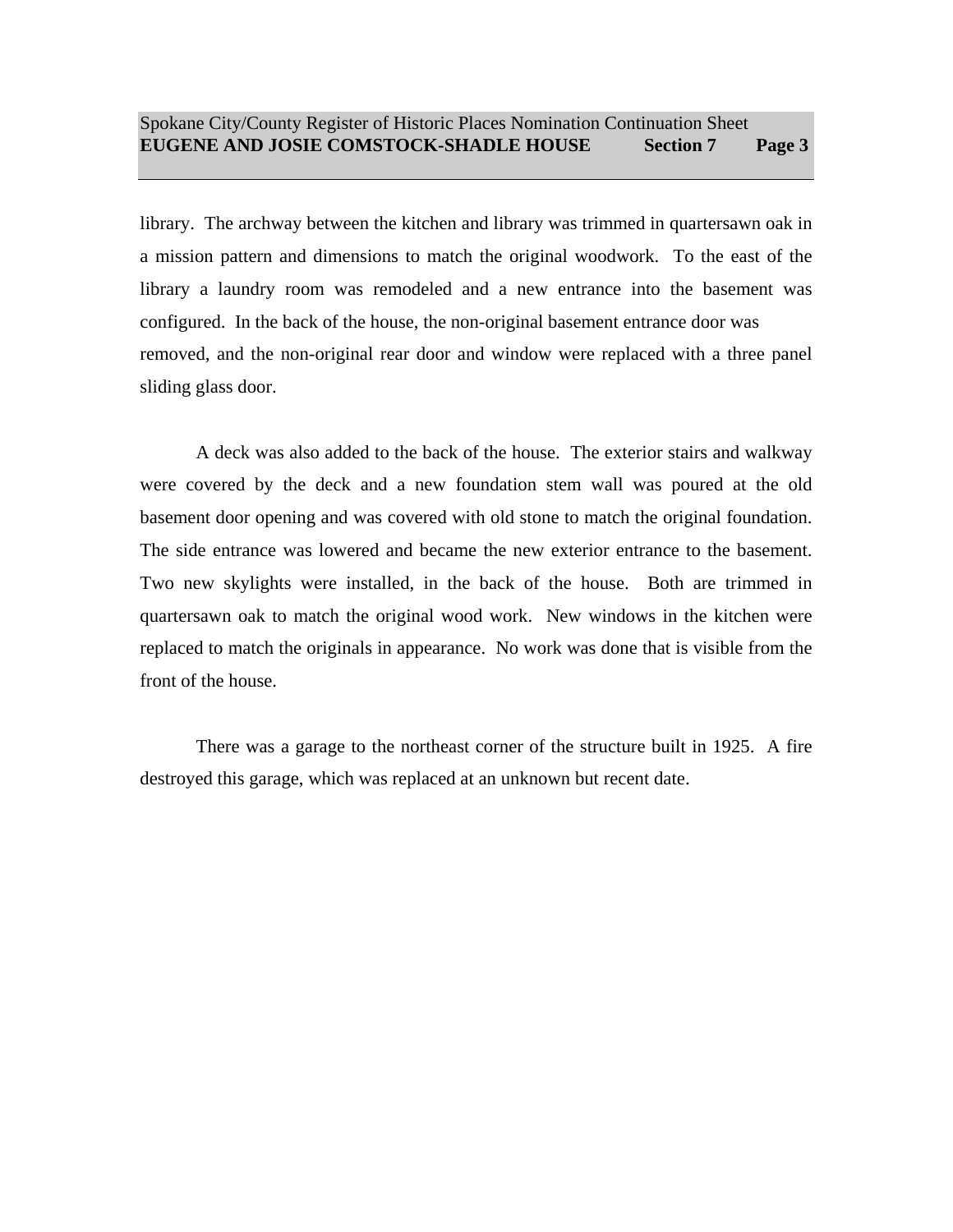#### **HISTORICAL CONTEXT**

The subject house was designed by architect Willis A. Ritchie for the Shadle-Comstock family. It is historically important for several reasons: first, it is located within an area recognized as a National Register Historic District, the Ninth Avenue District; second, it was built by the Comstock family and designed by prominent architect Willis A. Ritchie; and third, it was owned and resided in by Eugene Shadle & Josie Comstock-Shadle, partner and daughter of James Comstock respectively.

#### *Ninth Avenue National Register Historic District*

The Spokane Ninth Avenue Historic District, located on the National Register, is roughly bounded by  $7<sup>th</sup>$  Avenue on the north, Monroe St. to the east, 12th Avenue to the south and the Burlington Northern railroad tracks to the west in Spokane, Washington. The architectural styles of the neighborhood include Bungalow/Craftsman, Queen Anne, Tudor Revival, and Neoclassical, all popular styles from 1900-1920. Spokane's prominent architects of the time are reflected in the area, including Willis Ritchie, Kirtland K. Cutter, Loren L. Rand, John K. Dow, Julius Zittel, Albert Held, and W. W. Hyslop. The Ninth Avenue District also features homes of some prominent early Spokanites such as James M. Comstock, one-time Mayor of Spokane, city council member, and founder of the Crescent Department Store and Spokane Dry Goods. More information will be provided on Mr. Comstock below. Anthony McCue Cannon, early founder and prominent businessman platted the majority of the Ninth Avenue Historic District in 1883 and the area is referred to as "Cannon's Addition." Mr. Cannon arrived in Spokane Falls on April 24, 1878 with his business partner J.J. Browne. Cannon and Browne both became millionaires and helped contribute to the growth of this community. Mr. Cannon opened the first bank in Spokane Falls in 1879 and built a twenty-two room Second Empire style mansion located on Third between Cedar and Walnut. After the Spokane fire of 1889 Mr. Cannon contributed to the building of the Auditorium, Spokane Falls premier opera house which was the largest stage of its kind in the world at the time.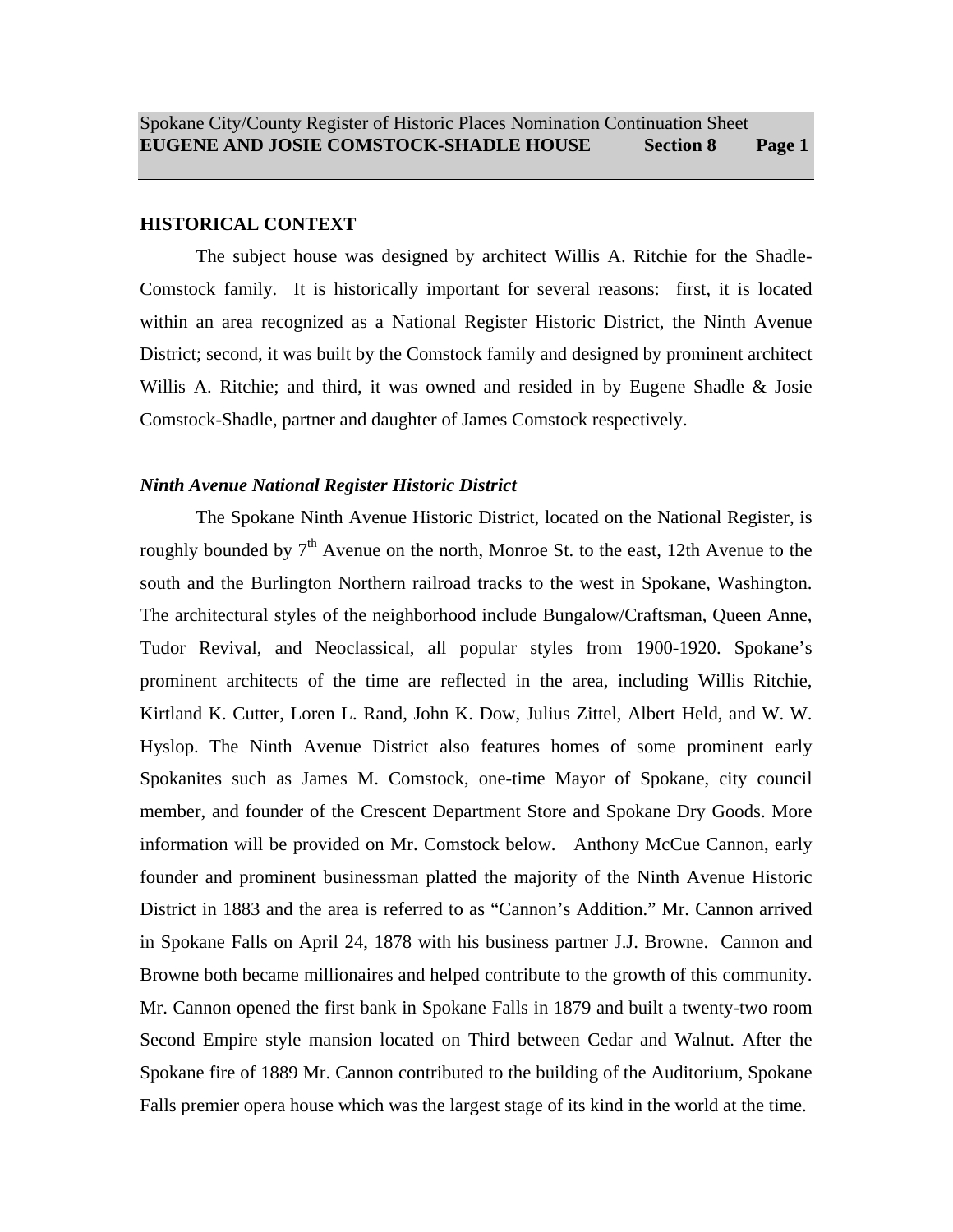In addition to prominent citizens, the Ninth Avenue Historic District also included homes owned by middle class citizens. Merchants, teachers, and contractors purchased homes in the area which created a diverse neighborhood not only in its architectural styles but also in its social and economic strata.

From 1900-1910 Spokane population grew significantly which created a need for housing, particularly for the middle class. The South Hill at this time started to develop and the trolley car system facilitated this building boom. The neighborhood has maintained its integrity, reflecting the area's character as established in the initial decades of the twentieth century. The Ninth Avenue Streetscape reflects this character with its tree lined streets, maintained uniform setbacks, sidewalks, and planting strips. In addition many blocks still retain their original brick-paved surfaces. The area utilizes many native materials in their designs including basalt and locally produced brick from the nearby Mica brickyard, which was used as a veneer and for solid wall construction. The Ninth Avenue Historic District today retains much of its architectural style and integrity providing a valuable contribution to our community both historically and educationally.

#### **ARCHITECTURAL SIGNIFICANCE** *(Category C)*

The subject house is one of four houses built for the Comstock family. The first two houses were designed by Loren L. Rand and the next two, including the subject house, were designed by Willis A. Ritchie on the 1100 block of  $9<sup>th</sup>$  Avenue west. Although each house exhibits slightly different detailing, the overall effect is a full block of large, distinctive, Tudor Revival homes with half-timbered wall surfaces, large chimneys and fairly steep pitched gables. The use of open eaves, exposed rafter ends, large front porches, simple architectural details on the street front, all apparently on raised basalt, also indicate a Craftsman influence. Shaker and simple styled built-ins,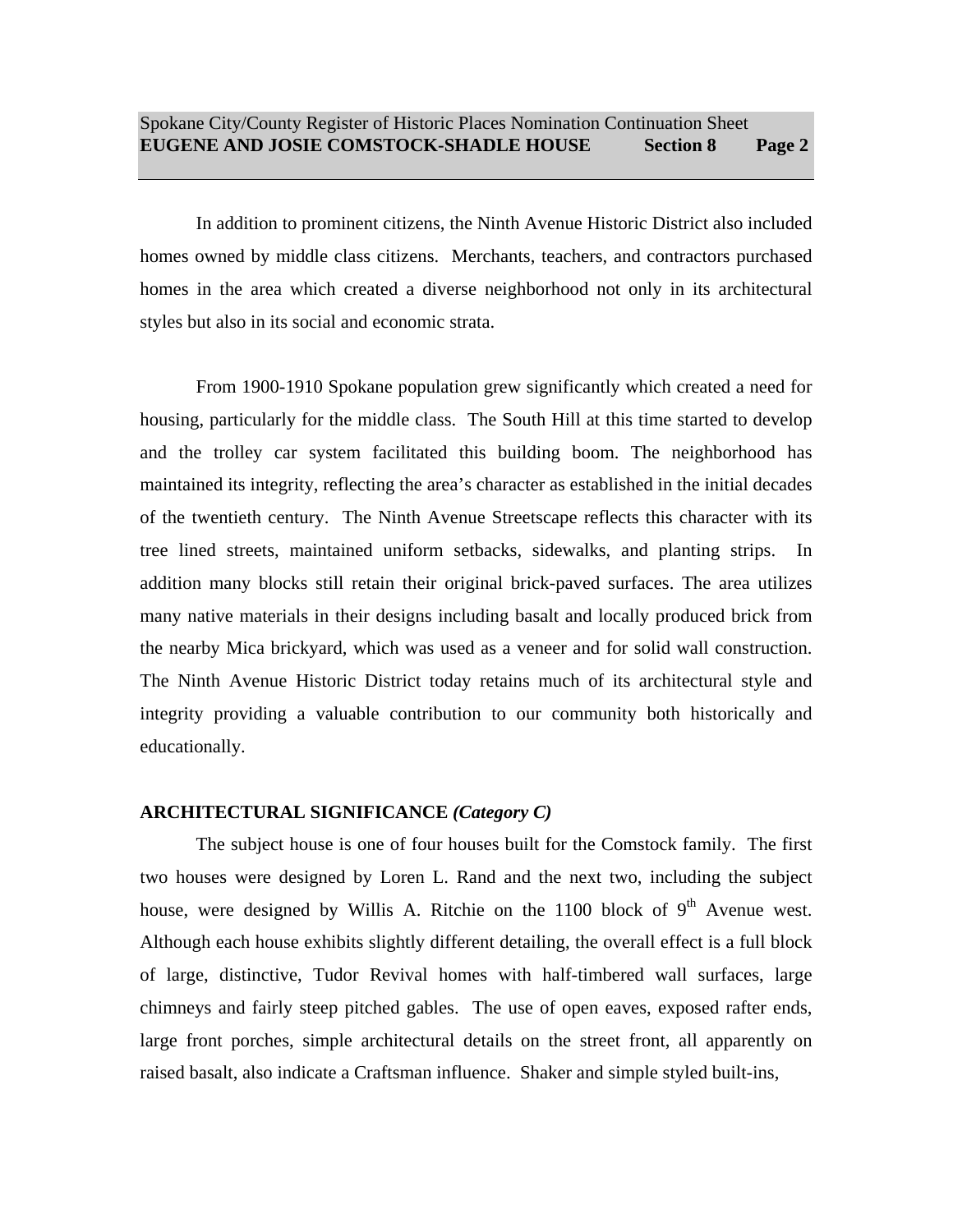rectangular and square hardware and fixtures, and largely rectangular trim all reflect a mission style interior in the subject home in particular.

#### *Willis A. Ritchie, architect*

Willis A. Ritchie, architect of the subject home, is best known for his numerous courthouse designs in Washington State including courthouses in Jefferson, King, Clark, Whatcom, and Thurston County, all constructed between 1889-1892. All of these courthouses were unfortunately demolished except Thurston, which is now the Superintendent of Public Instruction Building. His masterpiece is the existing Spokane County Courthouse which he finished in 1896.

#### *Earnest Allan Batchelder*

Also of architectural significance is the living room fireplace mantle tile designed by Earnest Allan Batchelder, 1875-1957. The tiles are in classic Craftsman hues that match the entrance tile and are accented with relief tiles including one containing a stanza from a famous poem *House by the Side of Road* by Sam Walter Foss, published in 1899. The hearth doors, also designed by Batchelder, contain the faces of Norse wind gods. Mr. Batchelder was a leading designer of the American Arts and Crafts movement and founded his own tile company in 1909 in Pasadena, California. He is well known as one of the strongest design personalities in American art-tile production. Interest in American tile has grown significantly in the last decade and reproductions of his work are currently produced at several locations in the United States.

#### **HISTORIC SIGNIFICANCE** *(Category B)*

#### *James A. Comstock*

James A. Comstock came to Spokane in 1889 at the age of 51. Mr. Comstock founded the Comstock & Paterson Company, which later became known as the Spokane Dry Goods and grew to become the Crescent Department Store. The Crescent was the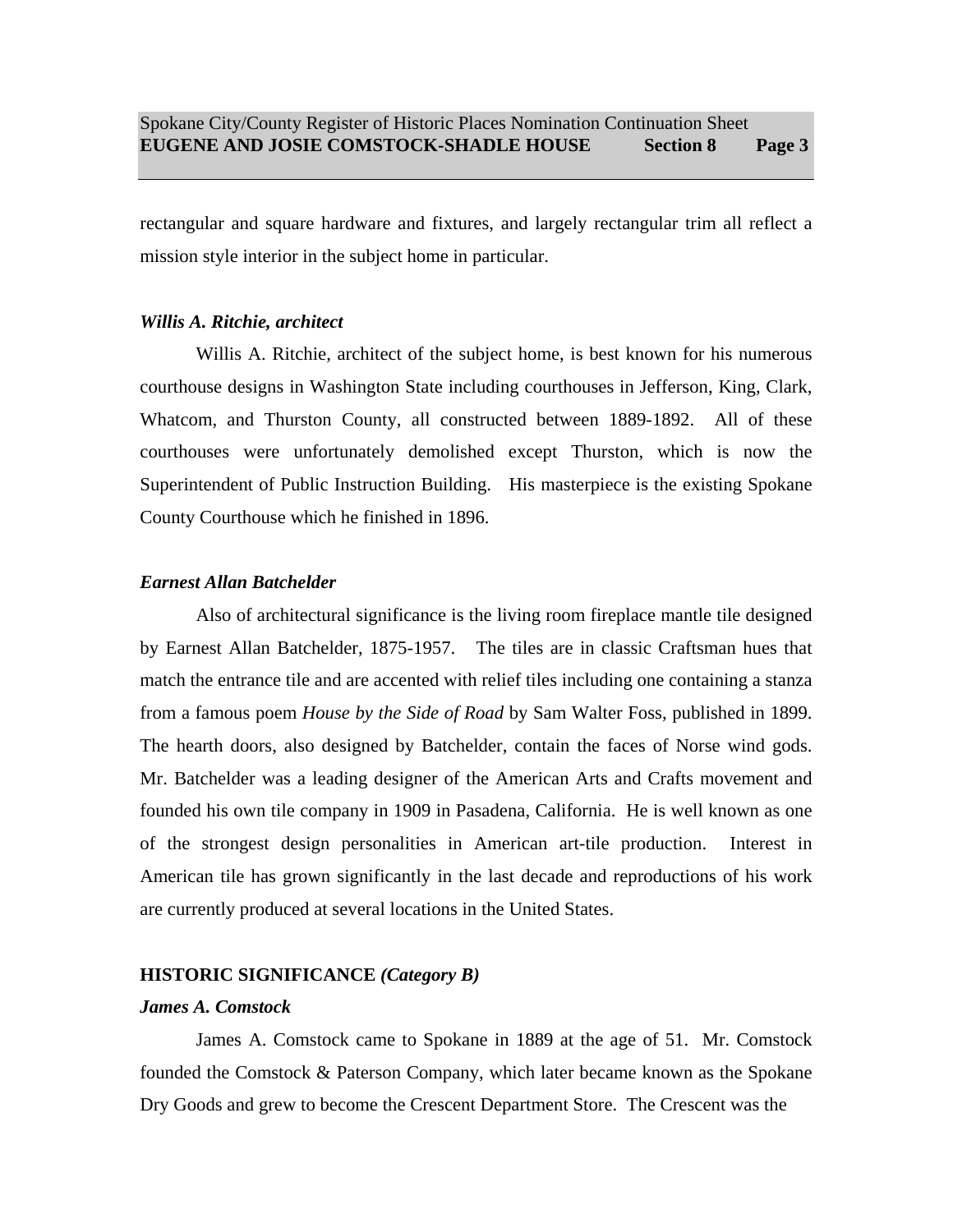prominent department store in Spokane and is still fondly remembered by most native Spokanites. Mr. Comstock served on the Spokane City council from 1894-1899, and also during this time became the Mayor of Spokane for two years. Mr. Comstock lived next door to the subject house at 1106 West 9th Avenue until his death and he previously lived at the other end of the block at 1128 West  $9<sup>th</sup>$  Avenue in one of the Rand designed Tudors.

### *Eugene and Josie Comstock-Shadle*

Mr. Comstock's business partner, Eugene Shadle, married Mr. Comstock's daughter Josie in 1901. They resided at 1118 West  $9<sup>th</sup>$  Avenue, in one of the Rand designed Tudors, until the subject house was completed in 1911. Mr. and Mrs. Shadle were the original residents of the subject house and resided there from 1912-1920 when they moved next door to 1106 West  $9<sup>th</sup>$  Avenue, the other Ritchie-designed Tudor. The Shadles contributed significantly to the building of Spokane. Both were leaders in the business community, outstanding civic leaders, and were widely known for their gifts to philanthropic enterprises. Mr. Shadle served the Crescent Department store for 52 years as president and general manager. Josie Comstock-Shadle was a member of the Crescent Board of directors.

Mr. Shadle was born in Bellivelle, Iowa on August 18, 1867. In his youth, Mr. Shadle worked as a clerk for James M. Comstock in Comstock's Dry Goods Store in Charles City, Iowa. In 1891, after Mr. Comstock closed his store in Charles City, Iowa, he brought Eugene Shadle to Spokane Falls to work at the Comstock & Paterson Store later to become the Crescent. His duties included opening and closing the store along with janitor work. Mr. Shadle later said, "I believe that any man who wants to become an executive should become acquainted with every phase of the business from the smallest job on up." In 1895, when the Crescent became incorporated, Eugene Shadle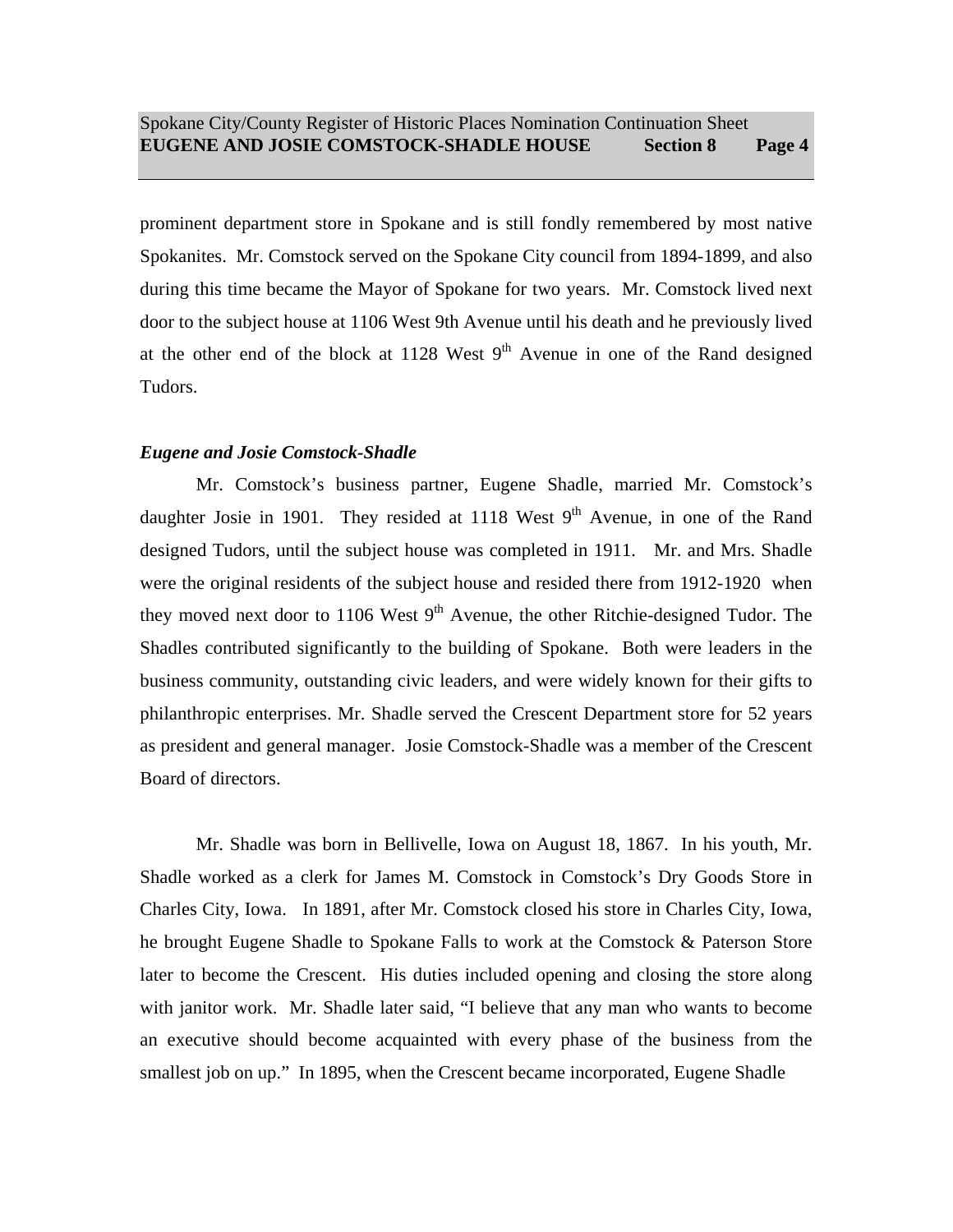was made a member of the firm. The *Spokesman-Review* said of Mr. Shadle upon his death: "He was not only a business leader in his chosen line but he was a man with many civic interest to which he gave close personal attention with little publicity".

Josie Comstock-Shadle was the daughter of James M. Comstock. She attended Spokane schools and the Methodist College. After the death of her husband she continued to pursue their philanthropic goal of giving back to the community. In a retrospective article on Mrs. Shadle, Trustee Kerr was quoted in regards to Mrs. Shadle as follows, "She was very much concerned for other people, and would go out of her way to assist them. She wouldn't let older clerks be retired, for instance, if she felt they still needed the work"

The Shadles gave the City of Spokane and its institutions many gifts, including Comstock and Shadle Park. Washington State College, Whitworth College, St. Luke's Hospital and numerous others received significant gifts. At his death, Mr. Shadle's considerable wealth was left to three trustees to give only to charitable organizations. The Comstock Foundation which was established in 1950 by Mrs. Comstock-Shadle, in her father's memory, gave away approximately 31.5 million dollars. For half a century, the Comstock Foundation gave money to worthy local recipients and was one of the largest philanthropic organizations in Spokane history. It supported numerous non-profit and charitable organizations within Spokane County, including the Salvation Army, the Union Gospel Mission, the YMCA and YWCA. On June 1, 2000 the Comstock Foundation was dissolved and its final corpus distributed to charities as requested by Mrs. Comstock-Shadle.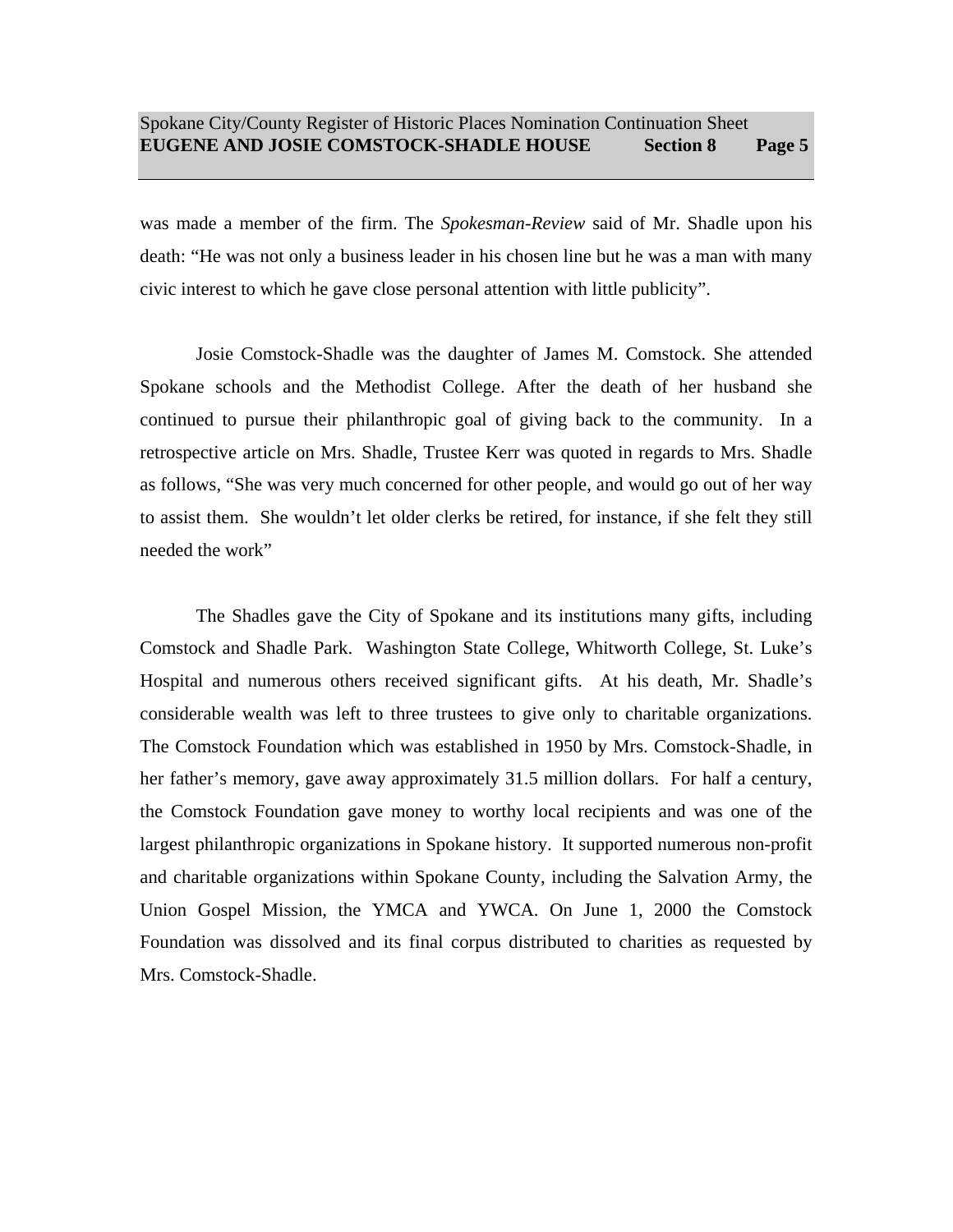# **BIBLIOGRAPHY**

1. " Comstock Foundation: Fortune made by Comstock's Crescent." The Spokesman-Review, Spokane, WA (June 17, 2000)

2. " Death Ends Long Years of Service for Eugene Shadle, Spokane Pioneer." The Spokesman-Review, Spokane, WA (February 1, 1944)

3. " Eugene Shadle Busy Executive." The Spokesman-Review, Spokane, WA (June 3, 1936)

4. " Eugene Shadle Taken By Death." The Spokesman-Review, Spokane, WA (February 1, 1944)

5. " Mrs. J. Shadle Left \$1, 836,906." The Spokesman-Review, Spokane, WA (June 30, 1955)

6. National Register of Historic Districts Ninth Avenue Historic District, (May 1994)

7. Polk, R. L. Spokane City Directory*,* 1912 - 1997

8. " Real Estate and Workers Magazine", The Spokesman-Review*,* Spokane, WA (February 16, 1911)

9. Spokane Chamber Of Commerce, Office of the President Spokane, WA (September 3, 1937) Museum of Arts and Culture Joel E. Ferris Research Library & Archives

10. "The Shadle Trust Fund." The Spokesman-Review, Spokane, WA (September 29, 1968)

11. The Eastern Washington State Historical Society " The Men of the Crescent" 1975